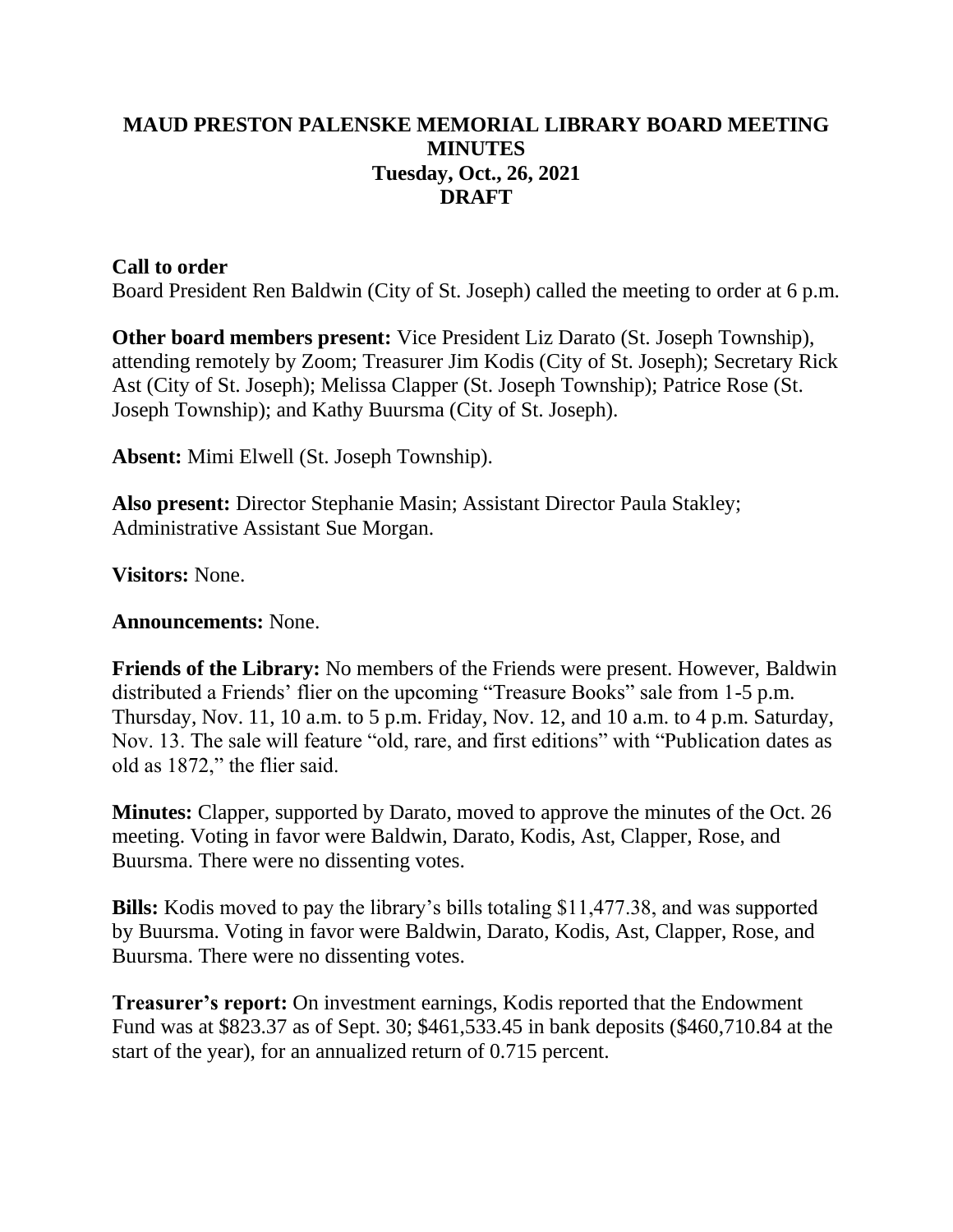On the Berrien Community Foundation Fund growth since Jan. 1, 2021, the BCF Foundation Fund #00577 saw \$212.85 in growth with a beginning balance of \$2,364.84 for 12 percent annualized growth (gain is unrealized until funds are withdrawn), fund balance of \$2,577.69 as of Sept. 30, 2021, and \$446.52 of the balance being currently spendable; the BCF Foundation Fund #00573 saw \$24,330.28 in growth with a beginning balance of \$282,853.72, a \$20,000 grant to the library, for total gains of \$44,330.28 for 20.9 percent growth (gain is unrealized until funds are withdrawn), and \$58,577.55 of the balance being currently spendable; BCF Library Growth & Use Fund #00609, \$70,087.10 in growth with a beginning balance of \$800,000 including a \$1,000 additional gift, 11.7 percent growth annualized (gain is unrealized until funds are withdrawn), and \$869,597.73 being currently spendable.

In Financials, Kodis reported that: the Endowment Fund has revenues of \$823.37 year to date as of Sept. 30, 2021, with no expenditures and a net gain of \$823.37 (numbers do not include BCF gains or losses); the Library Fund has revenues of \$298,501.49 year to date as of Sept. 30, 2021, with expenditures of \$140,740.37, for a net gain of \$157,761.12 (gain includes \$1,550.61 in contributions; utilities year to date are \$6,136.06 as compared to \$6,117.60 in 2020, and repair expenditures year to date are \$8,514.74 as compared to \$4,354.22 in 2020.

Kodis, supported by Clapper, moved to accept the monthly financial report. Voting unanimously in favor were Baldwin, Darato, Kodis, Ast, Clapper, Rose, and Buursma.

Baldwin asked Kodis to prepare a presentation on how the library's finances are organized and present it at the November meeting. Several board members said that would help them understand the library's finances.

## **Old business:** None.

**New business:** Director Masin reported that progress is being made on the bicycle area, gutters, solar panels, and digitization of the Local History Room.

The bicycle rack area is "almost done," downspouts are mostly buried, and the kiosk is showing wattage coming in from the solar panels, Masin said. In response to a question from Baldwin, she said staff has not yet been trained to explain the process to children.

Kodis asked Masin to get a copy of the library's electricity bill from the city, as it should show credit for electricity coming from the solar panels.